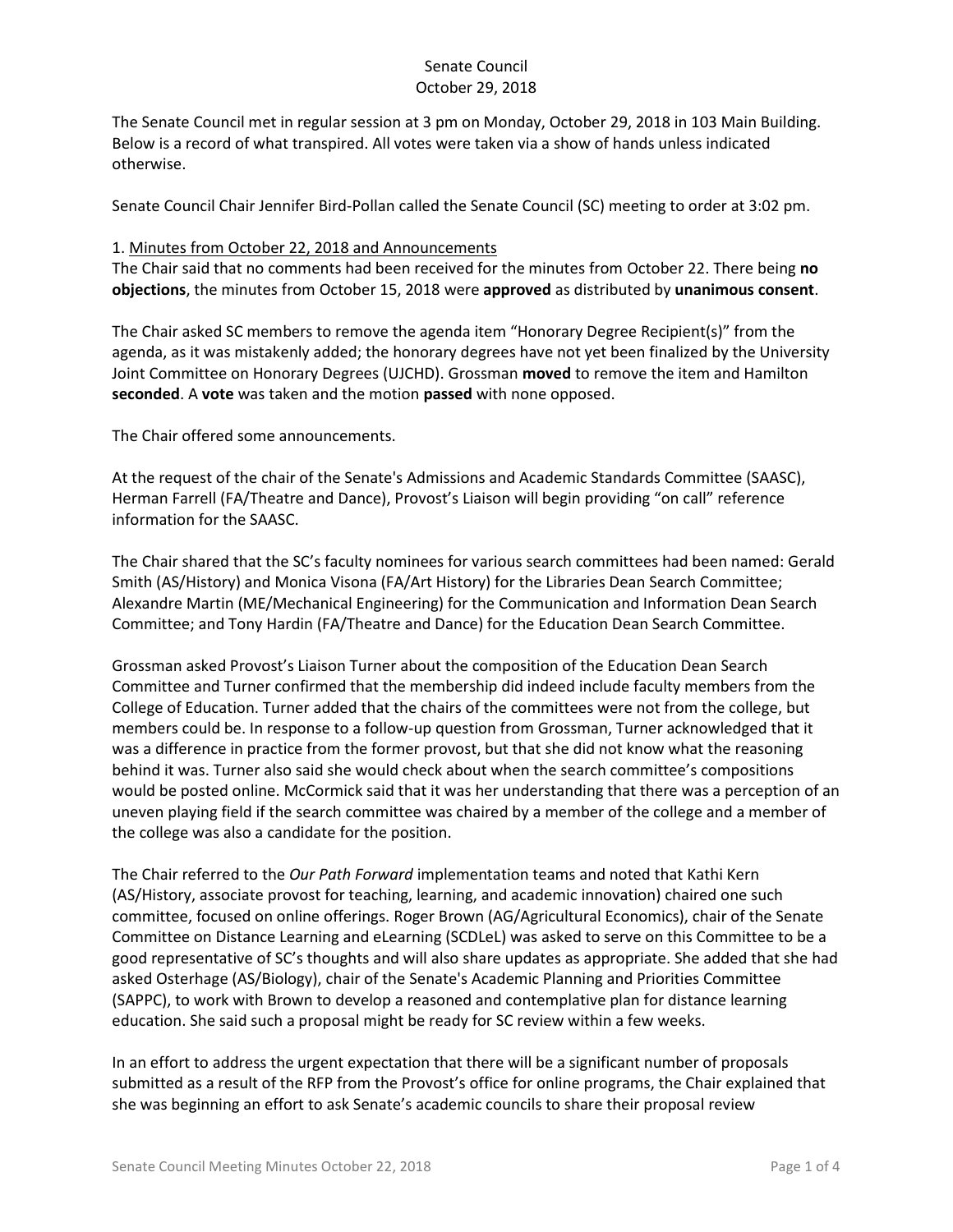procedures, as well as provide a checklist of what they look for when reviewing proposals. She said that when all the information is in, the processes and standards will be merged into "best practice" standards for councils to follow. She opined that such standards might result in more uniformity of the proposals coming out of the councils, resulting in better proposals for the Senate's Academic Programs Committee (SAPC) and Senate's Admissions and Academic Standards Committee (SAASC) to review.

#### 2. Old Business

a. Nominees for Confucius Institute External Review Committee

The Chair reminded SC members that Associate Provost for Internationalization Sue Roberts (AS/Geography) had requested nominees to serve on the Confucius Institute External Review Committee. SC members discussed the nominees presented to them, as well as suggested additional names. During discussion, the Chair suggested that future emails to senators to solicit nominees could include a request that nominators confirm with their nomination that the nominee is willing to serve.

Cross **moved** to send forward the nominees, except for the nominees from ED, LI, and AG. Blonder **seconded**. A **vote** was taken and the motion **passed** with none opposed.

#### 3. Degree Recipient

### a. Late Addition to December 2015 Degree List (per *Senate Rules 5.4.1.1.D.1-2*)

### i. College of Arts and Sciences Student TM-98

The Chair explained that the student in question graduated with a BA in Art History in 2011, but was told she did not meet the requirements for her BA in Anthropology. The College of Arts and Sciences explained that the student's advisor assessed the student's coursework with a prior version of the Anthropology curriculum (2011) and the student was told she did not meet the requirements. After an additional review, the College asserts that the advisor assessed the student's coursework against an outdated set of requirements, not the major's requirements at the relevant time. The Chair said that a recommended motion might for the elected faculty members of SC to amend the December 2015 degree by adding the BA in Anthropology for student TM-98 and recommend through the President to the Board of Trustees that the degree be awarded effective December 2015.

Wood **moved** that the elected faculty members of SC amend the December 2015 degree by adding the BA in Anthropology for student TM-98 and recommend through the President to the Board of Trustees that the degree be awarded effective December 2015 and Brion **seconded**. A **vote** was taken and the motion **passed** with none opposed.

Noting that the invited guest for the next item had not yet arrived, the Chair suggested that SC move on to the next agenda item and there were no objections from SC members.

# 5. Solicitation of Faculty Nominees for Work Group on Policies Regarding Sexual Assault and Sexual **Harassment**

The Chair reminded SC members that the purpose of the discussion was to identify nominees. The last time SC discussed the Work Group, SC approved a process whereby the SC would nominate seven faculty, at least three of whom must be appointed to the work group. She added that SC had regularly requested that the members of the [now discharged] Ad Hoc Committee on *AR 6:2* be reappointed to the Work Group. She drew SC members' attention to the handout, which divided nominees into two categories – those who had served on the Ad Hoc Committee and those who were newly nominated.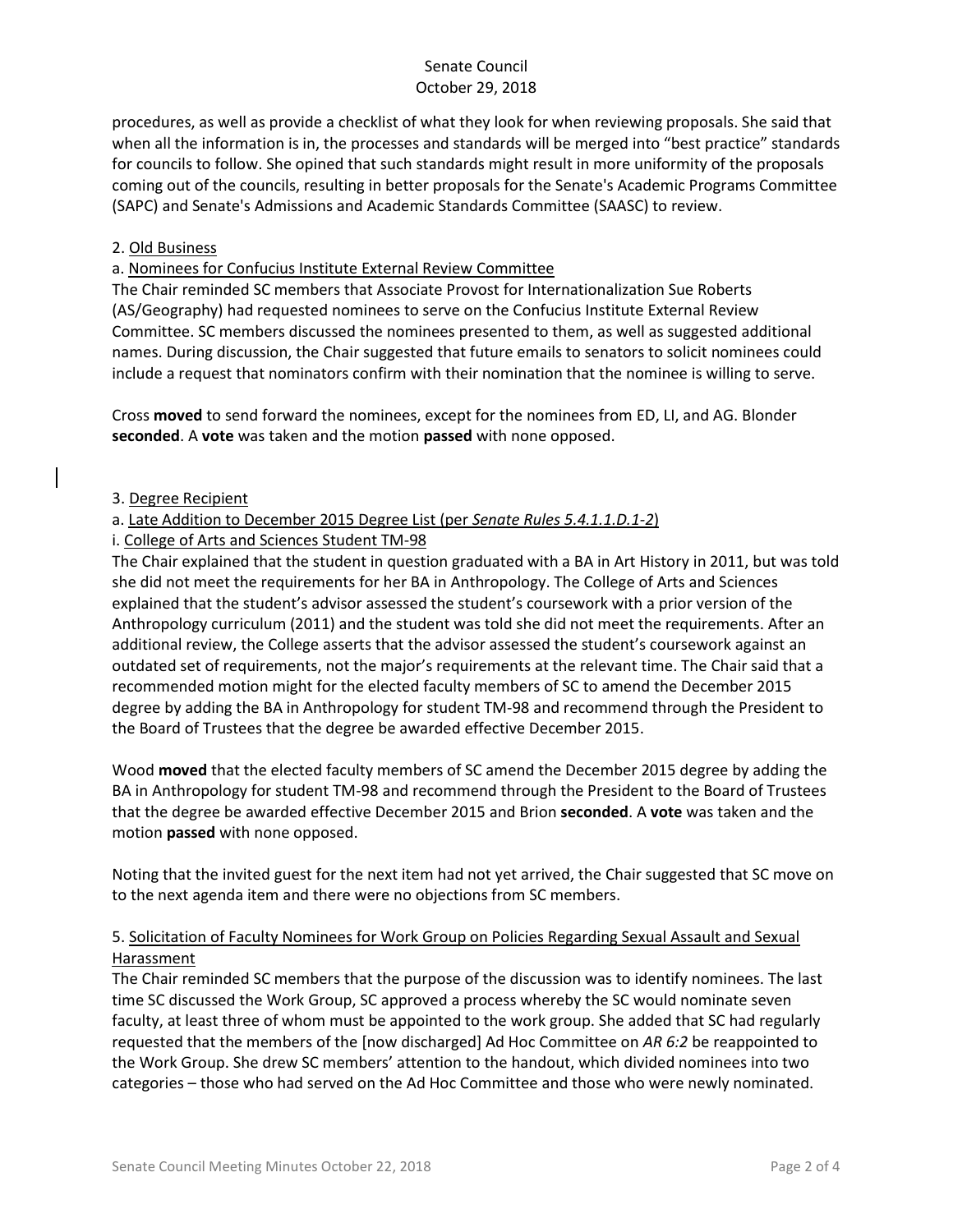The subsequent discussion among SC members primarily focused on nominees, but also touched on various aspects of the Work Group and its functioning.

Grossman **moved** to send forward the following nominees: AC, TL, BK, DJ, JBP, SB, and MC. Osterhage **seconded**. SC members discussed the motion. Tagavi **moved** to amend the motion by removing SB and adding KT. Blonder **seconded**. SC members discussed the amended motion. After additional discussion, Tagavi expressed a desire to amend his amendment. It was quickly determined that such an action would not be appropriate, so Grossman suggested that Tagavi speak against his motion, so that it could fail, allowing Tagavi another opportunity to make a motion. Tagavi encouraged SC members to vote against his motion. A **vote** was taken on the amendment to the motion and the motion **failed** with none in favor.

Tagavi **moved** to amend the original motion ["send forward the following nominees: AC, TL, BK, DJ, JBP, SB, and MC"] to remove BK and add KT. Blonder **seconded**. After additional discussion, a **vote** was taken on the amendment and the motion **passed** with seven in favor and three opposed. A **vote** was taken on the amended motion and the motion **passed** with eight in favor and two opposed.

### 4. Committee Reports

# a. Senate's Admissions and Academic Standards Committee (SAASC) – Herman Farrell, Chair

i. Proposed Change to *Senate Rules 4.2.5* ("Graduate School")

At the Chair's request, Guest Herman Farrell (FA/Theatre and Dance, chair of Senate's Admissions and Academic Standards Committee (SAASC)) explained the proposal. The Chair solicited questions of fact from SC members and requested that Farrell, Guest Sue Roberts (AS/Geography, associate provost for internationalization) and Tim Barnes (executive director of international partnerships and research) respond to questions of fact from SC members and they did. When there were no further factual questions, the Chair stated that the motion on the floor was a **motion** from the SAASC to approve the proposed changes to *Senate Rules 4.2.5* ("Graduate School") called for debate, which lasted approximately an hour. Because the motion came from committee, no **second** was required.

During discussion, the Chair noted that an additional outcome of the motion, if passed, was that that the Registrar's office would also be asked to update the Graduate School Bulletin accordingly. Later, Wood suggested that the proposed language for *SR 4.2.5* ("Graduate School") be improved by adding the phrase "for up to 12 months per the cooperative agreement") immediately following "…baccalaureate degree may be temporarily waived." Wood also suggested adding "No graduate degree will be awarded until a bachelor's degree from a fully accredited institution of higher learning has been awarded." Farrell accepted both suggestions as friendly amendments. When discussion ceased, the Chair called for a **vote** and the motion **passed** with none opposed.

After the vote, there was discussion about ensuring that the faculty of record (for each graduate program choosing to participate in a cooperative agreement) is consulted prior to the agreement being established. Farrell, with Roberts' agreement, stated that he could add "including endorsement by the faculty of the affected degree program." After a brief parliamentary discussion, Wood suggested that the proposal be returned to SC as "Old Business" for the following week, to approve the newly added sentence.

7. Items from the Floor (Time Permitting) There was no time left for items from the floor.